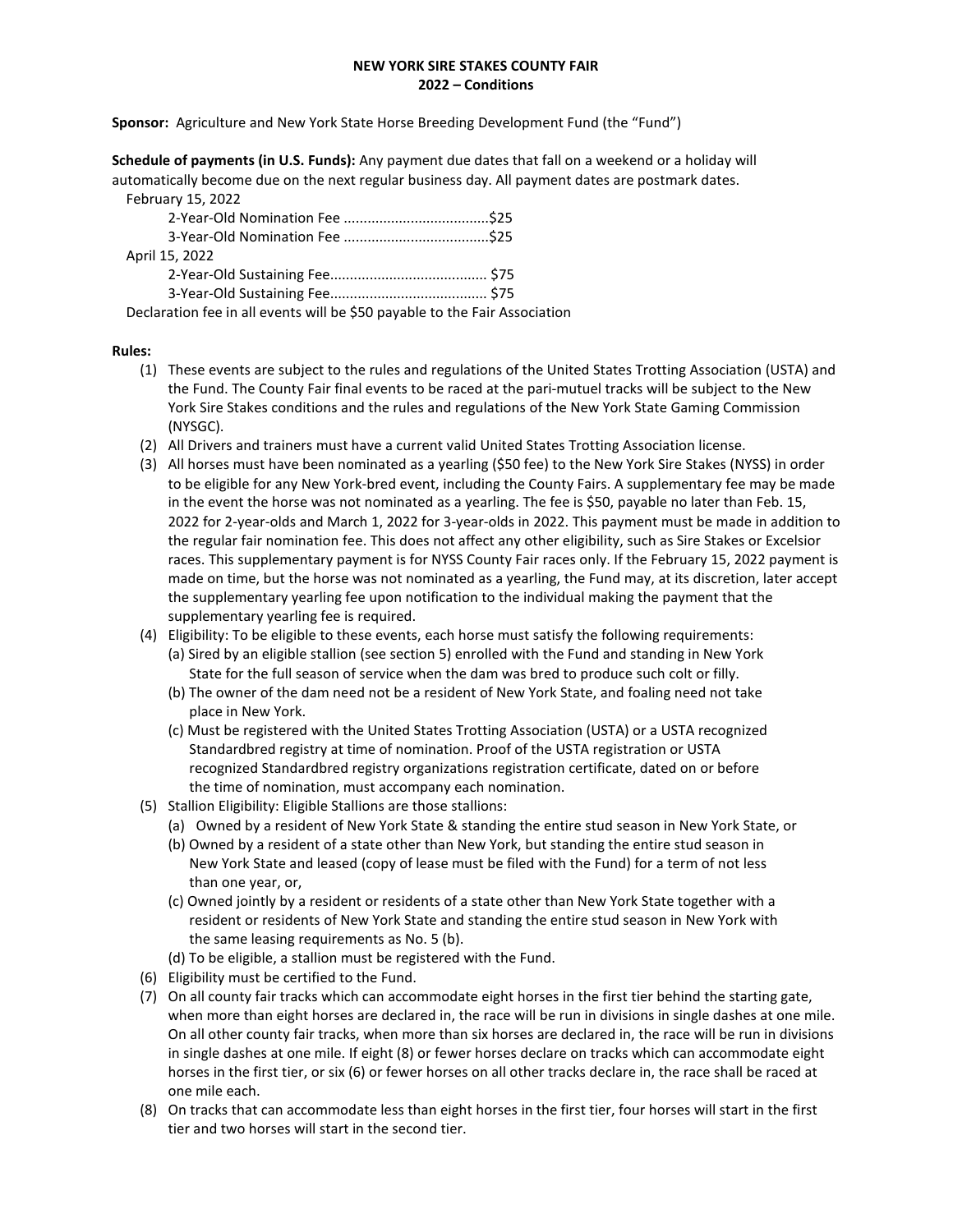- (9) County Fair events will be divided into divisions in a manner that ensures fields of equal size. When the number of horses entered into an event does not divide equally, the fields will not vary in size by more than one horse.
- (10) Racing and Money Division shall be as follows for eight classes: Races will be held for 2- and 3-year-olds who are participating in the County Fairs. Horses will be segregated by sex and gait in all events. Final races will be held for each sex and gait. Divisions - Monies will be divided equally with declaration fees following the horse in each division.
- (11) In the event that more than one division is required, starters in the divisions shall be drawn by lot, with owner entries seeded. The splitting of horses into different divisions will be by ownership only, if possible, and no other criteria will be used.
- (12) The gait must be specified on the April 15 payment. Transfer of the gait may be made on the April 15 payment or at time of declaration, but sustaining payments remain in the respective funds.
- (13) Four Day Box: Declarations must be made by 10AM four days prior to the race (omitting Sundays except for Goshen). All horses must be microchipped before declaring. Declaration may be made by telephone to the race secretary, or if designated by the Fund, to a central entry hotline. Once a horse is declared, the declaration fee is due and payable. Declaration to Championship Events will be at the time practiced for overnight events at the track holding the event.
- (14) You may enter any fair on any given day but you can only enter one fair on that day. If you enter 2 fairs on any given day, you will be scratched from both fairs and subject to a fine for not honoring your declaration in addition to both starting fees.
- (15) All declaration fees will be added to the event to which declared with payment to be made to the fair conducting the event. There will be no refunds for scratches.
- (16) All participating horses shall be subject to microchip, urine and/or blood testing on race day basis when deemed appropriate by the sponsor.
- (17) The Fund will allocate to these New York-bred horse races an estimated \$24,000 per fair participating. Of this amount, 45% will be apportioned to the two-year-old events and 55% to the three-year-old events. The two amounts will be divided equally for colt and filly events. In addition, each participating fair will receive a proportionate share of all nomination and sustaining fees received from those eligible to these events. Purses will be made up of these Fund monies, plus declaration fees. If an individual race purse, including declaration fees, does not equal \$2,000, the Fund will supplement that purse to reach \$2,000. There will be no deduction for promotion, clerical, or other expenses.
- (18) In the event that there shall be New York County Fair Finals at the participating pari-mutuel tracks, eligibility thereto shall be determined under a point system.
	- (a) A maximum of 100 points shall be allocated for each 2- and 3-year-old race at each of the participating county fairs as follows: First – 50 points; Second – 25 points; Third – 12 points; Fourth – 8 points; Fifth – 5 points. All races will be single heat events. Horses will be eligible to race one time each day.
	- (b) A list of such eligible horses with the total point accumulation will be furnished to the Race Secretary at the pari-mutuel track and he shall select from the list of horses from the top down until as many starters as can be drawn to post in the first tier are represented, limited to two entries from one common owner. Should there be a tie in the point standings for the final entrant, the judges will determine the final entrant by lot. Judges official order of finish will be used in determining eligibility to the Championship events exclusive of all appeals yet to be decided at time of declaration to the Championship event.
	- (c) Minimum starts: No horse shall be eligible to the Championship Race unless it has raced a minimum of five (5) different New York County Fairs that conduct NYSS races. Should there not be enough entries in the box with at least five starts to fill the race, the highest point earner which has entered with four starts shall be selected, etc. until there are enough entries to fill the first tier with horses that started in at least one New York County Fair event. Furthermore, any also eligible horses must have a minimum of four (4) NYSS County Fair starts.
	- (d) All horses that are to compete in the Championship Race must have an official charted satisfactory performance line within 45 days of declaration in order to be eligible to declare, if the event is held at a pari-mutuel track.
	- (e) If an owner or trainer has a horse eligible to a County Fair final and also any NYSS or Excelsior final or consolation, then the owner or trainer must choose which final to declare into. A horse may only race in one final event. If the horse is scratched from a final or consolation event, it will be ineligible to enter another final event. If a horse declares into a final event and is not selected or the race does not fill, it may declare into another final event that has not yet been drawn.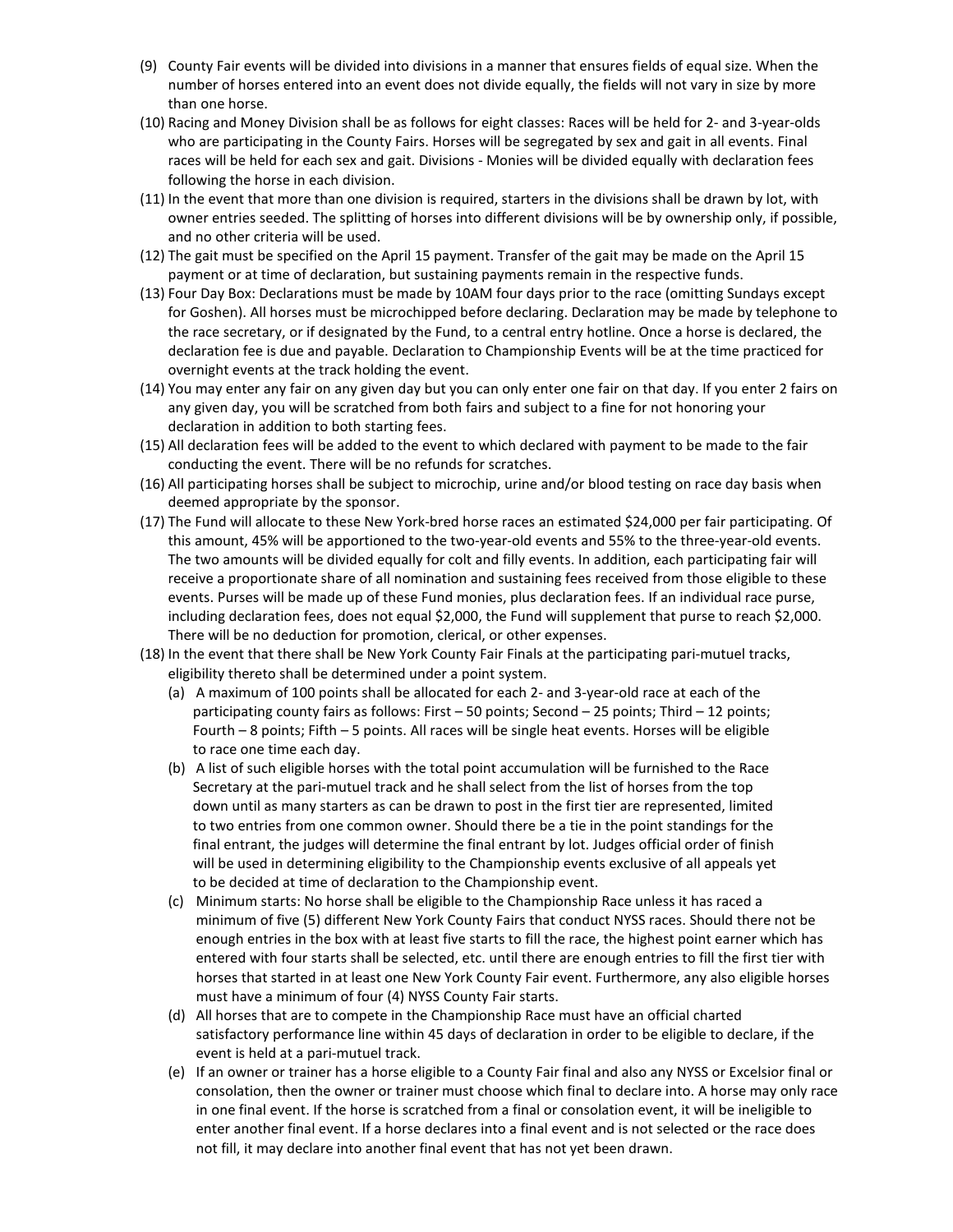- (f) Any horses for which a blood test shows the presence of any prohibited drug at any participating fair during the season will be ineligible for the county fair final.
- (g) USTA Rule 21 and New York State Gaming Commission rules and regulations concerning positive drug tests will be strictly enforced. In the case of a disparity of between rules, the New York State Gaming Commission rules and regulations will prevail.
- (h) In the event of a close or disputed finish, the judge may consider a video replay of the finish if available from the representative of the Fund.
- (19) If track conditions do not allow the use of a mobile starting gate, the program will be cancelled. If a starting gate is unavailable at the last moment for unforeseen reasons, a walk-up start is permissible at the discretion of the Judge. In no event will the program be allowed to start more than two hours after the published post time.
- (20) All drivers, trainers and grooms must wear colors and safety helmets while warming up and racing at all county fairs.
- (21) All drivers, trainers, officials and anyone taking a horse onto the track will be subject to a breath analyzer test by a designee of the Fund. The results of the test shall be governed by USTA Rule 5.12(a). Anyone who refuses to submit to a test or whose test results detect alcohol or prohibited substances as detailed in USTA Rule 5.12 and 5.13, will be barred from handling any horse on the track for the remainder of the day.
- (22) Race Day Testing: All horses competing in any County Fair Series event will be subject to race day testing for impermissible administration of a drug or other substance to the horse. The testing may also include total carbon dioxide testing (TCO2). Such tests may be administered on a pre- or post-race basis. In the instance of a post-race test, the horse being tested must stand at rest for a minimum of one hour after such horse has raced. Blood samples shall be obtained from each horse tested by a veterinarian or technician licensed by New York State to perform such tasks. Failure to present a horse for testing may be cause for forfeiture of purse earnings. The testing shall be performed in a laboratory approved by the Fund. Samples shall be taken in accordance with the procedures found in 9 NYCRR 4120.17(b), and for the purposes of this condition, all references to the "Commission" in that rule shall be considered references to the Fund. Prohibited substances include those substances listed in 9 NYCRR 4120.17(c), and for the purposes of this condition, all references to the "Commission" in that rule shall be considered references to the Fund. When a horse tests positive for an impermissible substance and/or the TCO2 blood level, based upon the above criteria, equals or exceeds thirty-seven (37) millimoles per liter, or thirty-nine (39) millimoles per liter for horses administered furosemide (Lasix), the following penalties shall be incurred:
	- (a) Said horse shall be disqualified from any purse winnings in the race in question, and said purse monies shall be redistributed.
	- (b) Said horse shall be disqualified from participation in any New York Sire Stakes event, including the final and consolation, should there be one, for a period of sixty (60) days from the day of violation.
	- (c) Said horse shall be disqualified from participation in any event sponsored by the Fund, including State and County Fair races for the duration of the penalty.

The New York State Gaming Commission (NYSGC) has regulatory authority over all pari-mutuel horse races in New York State. In any case of disparity between rules, the latest rules of NYSGC shall prevail.

- (23) Out-of-Competition Testing: Any person who participates in the New York Sire Stakes shall be deemed to have given consent to submit their horse or horses to out-of-competition testing. Under such consent, the Fund may at a reasonable time on any date take blood, urine or other biologic samples from a horse that is entered to compete in the New York Sire Stakes in order to enhance the ability of the Fund to detect or confirm the impermissible administration of a drug or other substance to the horse. Horses to be tested may be selected at random, for cause or as determined by the Fund or an agent of the Fund. A selected horse that is not made available for sampling may be disqualified from competing in the Sire Stakes, including the Excelsior Series and County Fair races, for the respective year that the horse is eligible to compete. Samples shall be taken in accordance with the procedures found in 9 NYCRR 4120.17(b), and for the purposes of this condition, all references to the "Commission" in that rule shall be considered references to the Fund. Prohibited substances include those substances listed in 9 NYCRR 4120.17(c), and for the purposes of this condition, all references to the "Commission" in that rule shall be considered references to the Fund. A person whose horse was disqualified due to a finding of non-cooperation or a positive test for a prohibited substance may appeal such a finding in a hearing conducted in accordance with the State Administrative Procedure Act and before a hearing officer designated by the Fund.
- (24) A horse that has a drug positive for a prohibited substance during any Sire Stakes event, such horse shall be ineligible for any Sire Stakes event final or consolation (Sire Stakes, Excelsior or County Fair series). Eligibility to the finals or consolation race, if scheduled, shall exclude all participants with appeals yet to